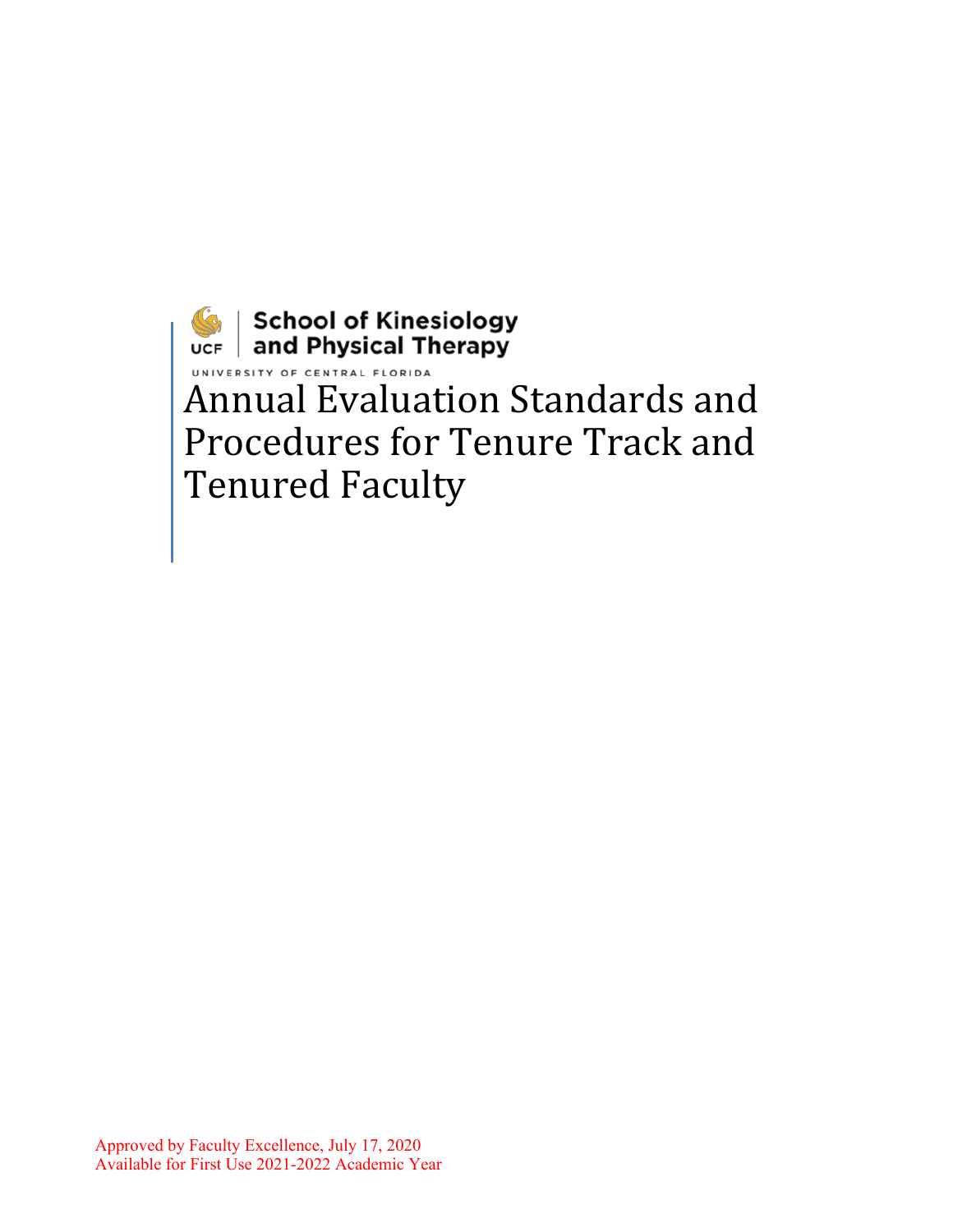# **Annual Evaluation Standards and Procedures for Tenure Track and Tenured Faculty**

The purpose of this document is to provide standards and procedures to evaluate the annual performance of the tenure track and tenured faculty in the School of Kinesiology and Physical Therapy (SKPT). For further information on the evaluation process, please refer to the BOT-UFF Collective Bargaining Agreement (CBA).

The criteria for Promotion and Tenure (P&T) are separate and distinct from the criteria in this Annual Evaluation Standards and Procedures document. Further information on P&T can be found through Faculty Excellence and university regulation 3.015.

# **General Guidelines**

Faculty, as academic and clinical professionals, are expected to contribute to the orderly and effective functioning of the University of Central Florida, the College of Health Professions and Sciences (CHPS) and the SKPT. Performance of these professional responsibilities, as well as the specific duties and responsibilities included in written annual assignments from the director of the SKPT, will be considered in evaluating faculty. While instructional activities, office hours, and other duties are responsibilities that require performance at a specific time and place, other nonscheduled activities may be appropriately performed in a manner and place determined by the faculty member, with the agreement of the director of the SKPT.

## **Evaluation Categories**

Faculty are evaluated by examining contributions, competence, and scholarship in three main categories: "Instructional Activities," "Research & Creative Activities," and "Service." An additional category of "Other Assigned Duties" may be used to assign responsibilities that do not fit the three main categories. All relevant areas are evaluated with consideration of the faculty member's rank and assignment.

# **Procedures**

At the beginning of each evaluation period, the faculty and director will negotiate the percentage of their workload assigned to each of the categories outlined above. Also, all faculty members shall have measurable goals for accomplishment as negotiated with the director in all designated evaluation categories **unless** their contractual annual assignment does not include an FTE within a given category. Category omissions, when utilized, will be based on the collective needs of the unit or program and will reflect the teaching assignment of the individual. At the close of the spring semester, and per UCF and/or CHPS policy, each faculty will submit a faculty annual report and any supporting documentation required to the director. The faculty annual report should accurately delineate their accomplishments in each category. The director will use the faculty annual report, supporting documentation, and other information relevant to the AESP criteria in order to evaluate the faculty member. Any deviation from the established criteria must be outlined in advance and in writing between the faculty member and school director (and on file with the faculty activity assignment of duties).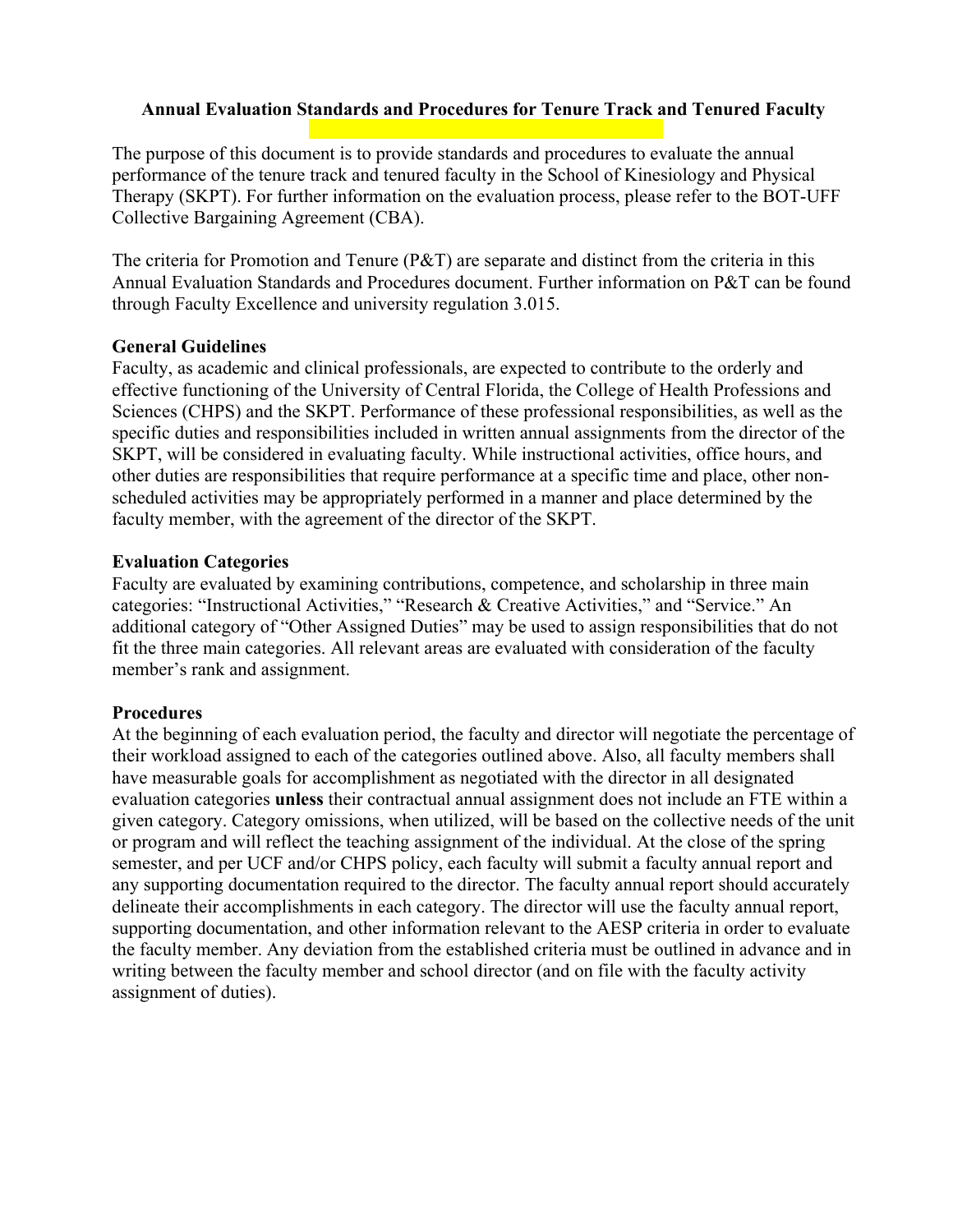# **Assessment of Performance**

The following recommendations are made to establish faculty productivity and effectiveness in their annual evaluations as required under the CBA as well as University regulations. Each faculty member will be given an overall performance assessment based on the ratings in the categories outlined above. A point value will be given based on the rating in each category (see Category and Overall Evaluation Scale table below).

The overall rating will be determined using a weighted formula that accounts for the rating and FTE assigned in each category and with consideration of assigned duties each semester (including summer when applicable).

An employee is required to receive a minimum rating of satisfactory in each area of assignment ( $>5\%$ ) FTE), to receive an overall rating of satisfactory or above.

| $   -$<br><b>Evaluation</b> | <b>Category Rating</b> | <b>Overall Rating</b> |
|-----------------------------|------------------------|-----------------------|
| Outstanding                 | 4.0                    | $3.5 - 4.0$           |
| <b>Above Satisfactory</b>   | 3.0                    | $3.0 - 3.49$          |
| <b>Satisfactory</b>         | $\boldsymbol{2.0}$     | $2.0 - 2.99$          |
| Conditional                 | I .O                   | $1.0 - 1.99$          |
| <b>Unsatisfactory</b>       |                        | $0 - .99$             |

## **Category and Overall Evaluation Scale**

# **Overall Rating Calculation:**

*Double-Click* to open in excel. Once open, then input FTE (yellow boxes) for each semester and the evaluation rating for each category (Blue Boxes). Overall Annual Rating will be calculated and placed in the Orange box.

|                        | Instructional | <b>Research &amp; Creative Service</b> |      | <b>Other</b> | <b>FTE</b> |                     |  |
|------------------------|---------------|----------------------------------------|------|--------------|------------|---------------------|--|
| <b>SUMMER</b>          | 0.33          |                                        |      | 0.2          | 0.53       |                     |  |
| <b>FALL</b>            | 0.75          |                                        | 0.05 | 0.2          |            |                     |  |
| <b>SPRING</b>          | 0.75          |                                        | 0.05 | 0.2          |            |                     |  |
| <b>Sum</b>             | 1.83          |                                        | 0.1  | 0.6          | 2.53       |                     |  |
| <b>Weighted FTE</b>    | 0.72          |                                        | 0.04 | 0.24         |            |                     |  |
| Evaluation             |               | 0                                      |      |              |            |                     |  |
| <b>Weighted Rating</b> | 2.89          |                                        | 0.12 | 0.95         |            | 3.96 Overall Rating |  |

How Rating is Calculated in Excel:

- 1. FTE Total = $[\sum$  Inst. +  $[\sum$  Res&Cre +  $[\sum$  Serv. + $[\sum$  Other
- 2. Weighted FTE =  $\sum \text{category}$  ÷ FTE Total
- 3. Weighted Rating = Category Evaluation X Weighted FTE
- 4. Overall Rating = Weighted Rating for Inst. + Res. + Serv. + Other

Example above:

- 1. FTE Total = Inst( $0.33 + 0.75 + 0.75$ ) + Serv( $0.05 + 0.05$ ) + Other( $0.2 + 0.2 + 0.2$ )
- 2. Weighted FTE= Inst  $(1.83 \div 2.53 = 0.72)$ ; Serv $(0.1 \div 2.53 = 0.04)$ ; Other $(0.6 \div 2.53 = 0.24)$
- 3. Weighted Rating: Inst  $(4 \times 0.72 = 2.89)$ ; Serv $(3 \times 0.04 = 0.119)$ ; Other  $(4 \times 0.24 = 0.95)$
- 4. Overall Rating:  $2.89 + 0.119 + 0.95 = 3.96$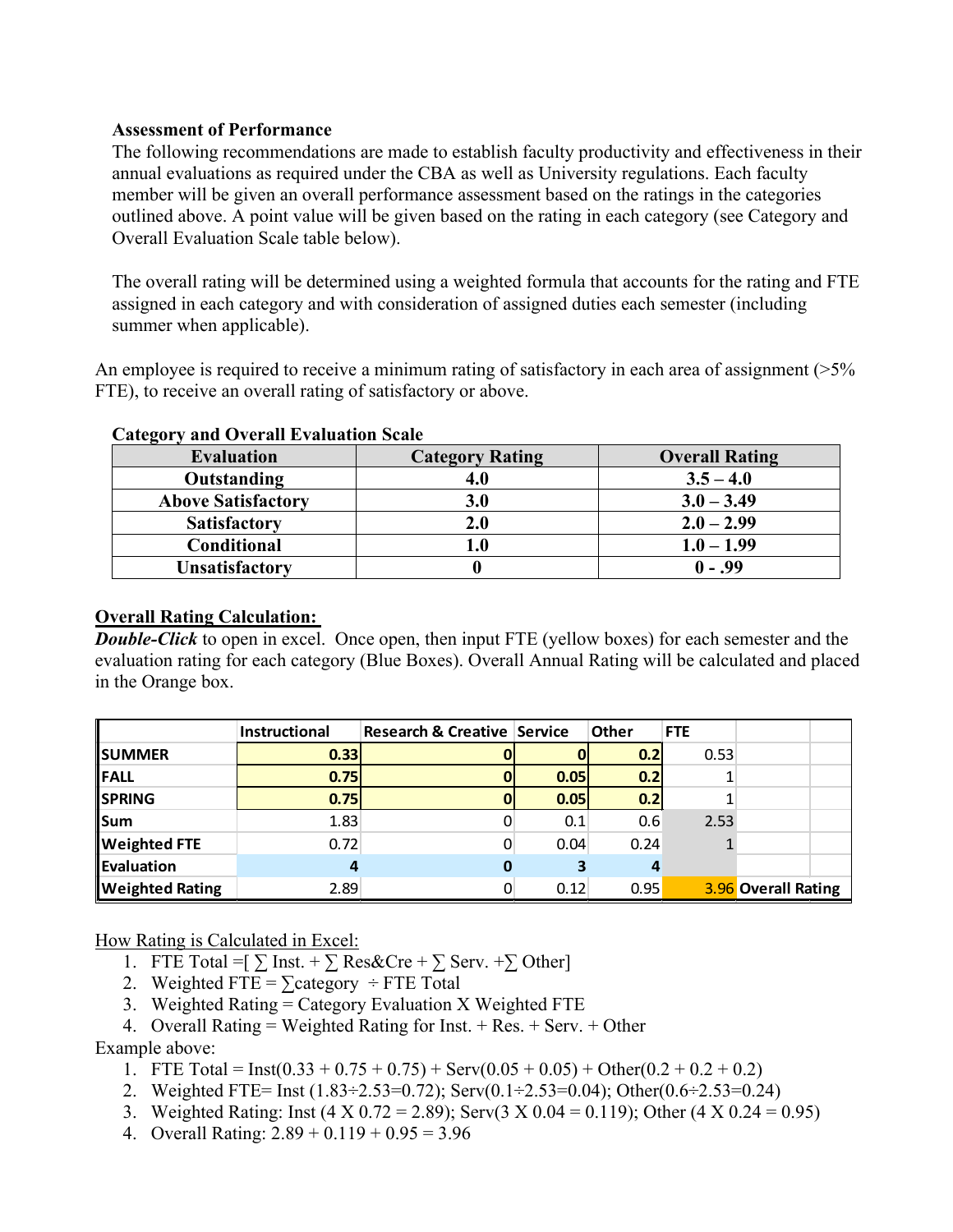**For example: Dr. Denton Fender (a tenured faculty member with a lower research assignment) receives the following categorical ratings.**

|                        | Instructional | Research & Creative Service |      | <b>Other</b> | <b>FTE</b> |                            |
|------------------------|---------------|-----------------------------|------|--------------|------------|----------------------------|
| <b>SUMMER</b>          |               |                             |      |              | 0          |                            |
| <b>FALL</b>            | 0.75          | 0.2                         | 0.05 |              |            |                            |
| <b>SPRING</b>          | 0.75          | 0.2                         | 0.05 |              |            |                            |
| <b>Sum</b>             | 1.5           | 0.4                         | 0.1  |              |            |                            |
| <b>Weighted FTE</b>    | 0.75          | 0.2                         | 0.05 | 0            |            |                            |
| Evaluation             |               |                             | 3    |              |            |                            |
| <b>Weighted Rating</b> |               | 0.6                         | 0.15 | 0            |            | <b>3.75 Overall Rating</b> |

**For example: Dr. Beau Aurcacy (a tenured faculty member with a higher research assignment) receives the following categorical ratings.**

|                        | Instructional | <b>Research &amp; Creative Service</b> |      | Other | <b>FTE</b> |                     |
|------------------------|---------------|----------------------------------------|------|-------|------------|---------------------|
| <b>SUMMER</b>          | 0.38          |                                        |      |       | 0.38       |                     |
| <b>FALL</b>            |               | 0.05                                   | 0.05 |       | 9.1        |                     |
| <b>SPRING</b>          |               | 0.05                                   | 0.05 |       | 9.1        |                     |
| Sum                    | 18.38         | 0.1                                    | 0.1  |       | 18.58      |                     |
| <b>Weighted FTE</b>    | 0.99          | 0.01                                   | 0.01 | 0.00  |            |                     |
| Evaluation             |               |                                        |      |       |            |                     |
| <b>Weighted Rating</b> | 3.96          | 0.02                                   | 0.02 | 0.00  |            | 3.99 Overall Rating |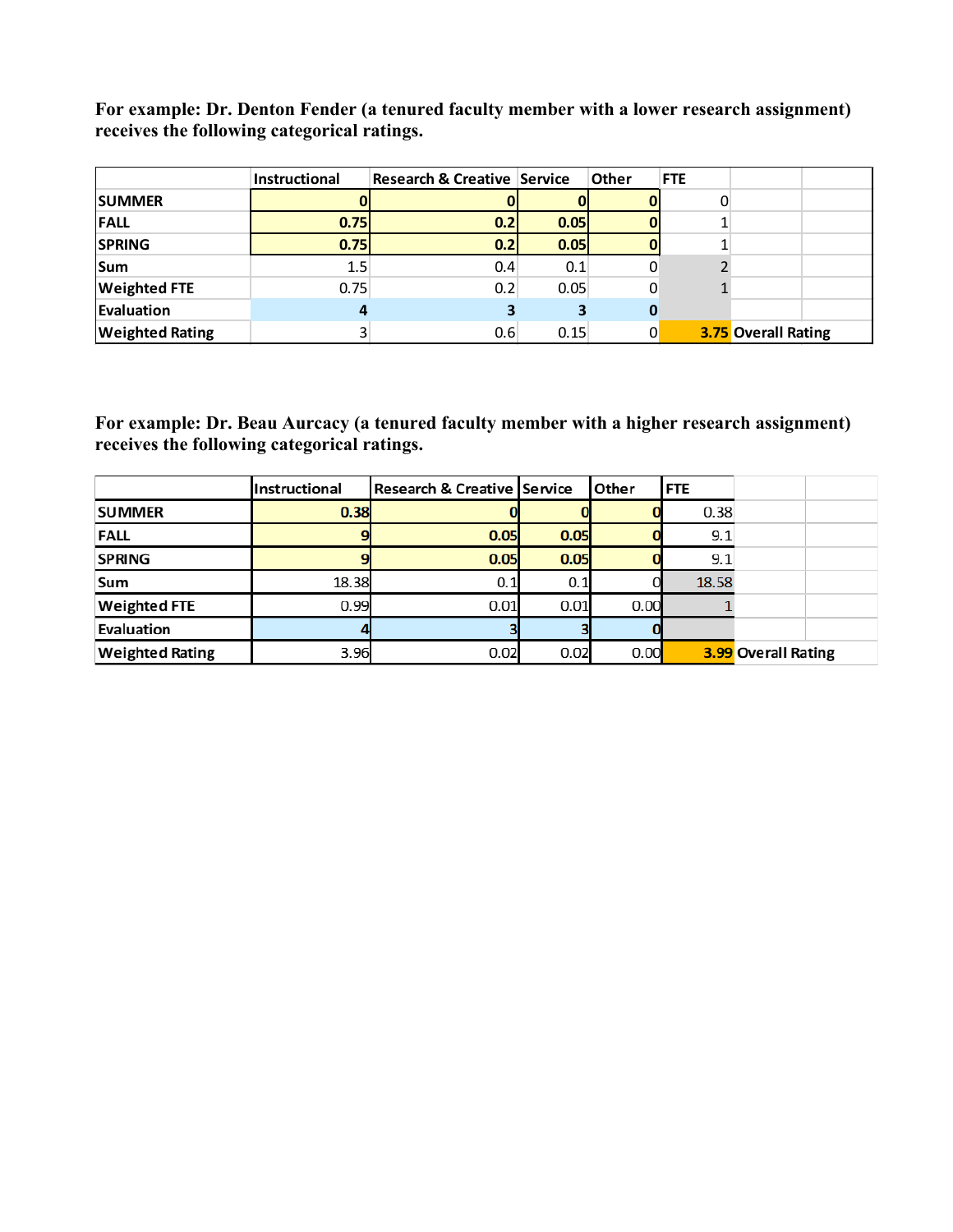Tenure Track/Tenure: Annual Evaluation Standards and Proceduresfor the School of Kinesiology and Physical Therapy

## **INSTRUCTIONAL ACTIVITIES EFFECTIVENESS**

Evaluation in the category of "Instructional Activities" will include a review of the instructional activities that the faculty member has contributed to the university, the college, SKPT, and individual professional programs.

*Faculty may request special consideration should they experience an extenuating circumstance*. Extenuating circumstances may include, but are not limited to: a) first-time course delivery, b) multiple course preparations, c) last-minute course assignment, d) health condition, e) catastrophic occurrences, and/or f) substitution for other faculty.

#### **Evidence**

Evidence for "Instructional Activities" effectiveness is outlined below in minimal and universal expectations as well as specific criteria.

#### **Minimum Expectations:**

- Faculty will set class/clinical assignments/activities for the entire semester as published in the university calendar, including the final examination period, unless the school director has approved a request to cancel a meeting during the final examination period inadvance;
- Each course/clinical assignment assigned to the faculty member must include and follow a syllabus that adheres to current university guidelines. Each faculty member must also provide an electronic version of the syllabus to the appropriate staff member inthe school;
- Faculty will post and attend their required office hours according to current university, college, and school guidelines;
- Faculty will use appropriate instructional materials such as textbooks, readings, assessment tools, and intervention programs;
- Faculty will cover appropriate course topics and reflect current knowledge in course presentations and clinical management in assigned areas;
- Faculty will demonstrate the infusion of evidence-based practices into course materials and clinical experiences where appropriate;
- Faculty will use appropriate instructional techniques and evaluation and reporting formats;
- Faculty will evaluate student performance in a fair, equitable, and timelymanner;
- Faculty will demonstrate current knowledge and expertise in assigned areas ofteaching;
- Faculty will collaborate to support the implementation of the curriculum;
- Faculty will integrate appropriate technology in course presentation (e. g., online courseenhancement).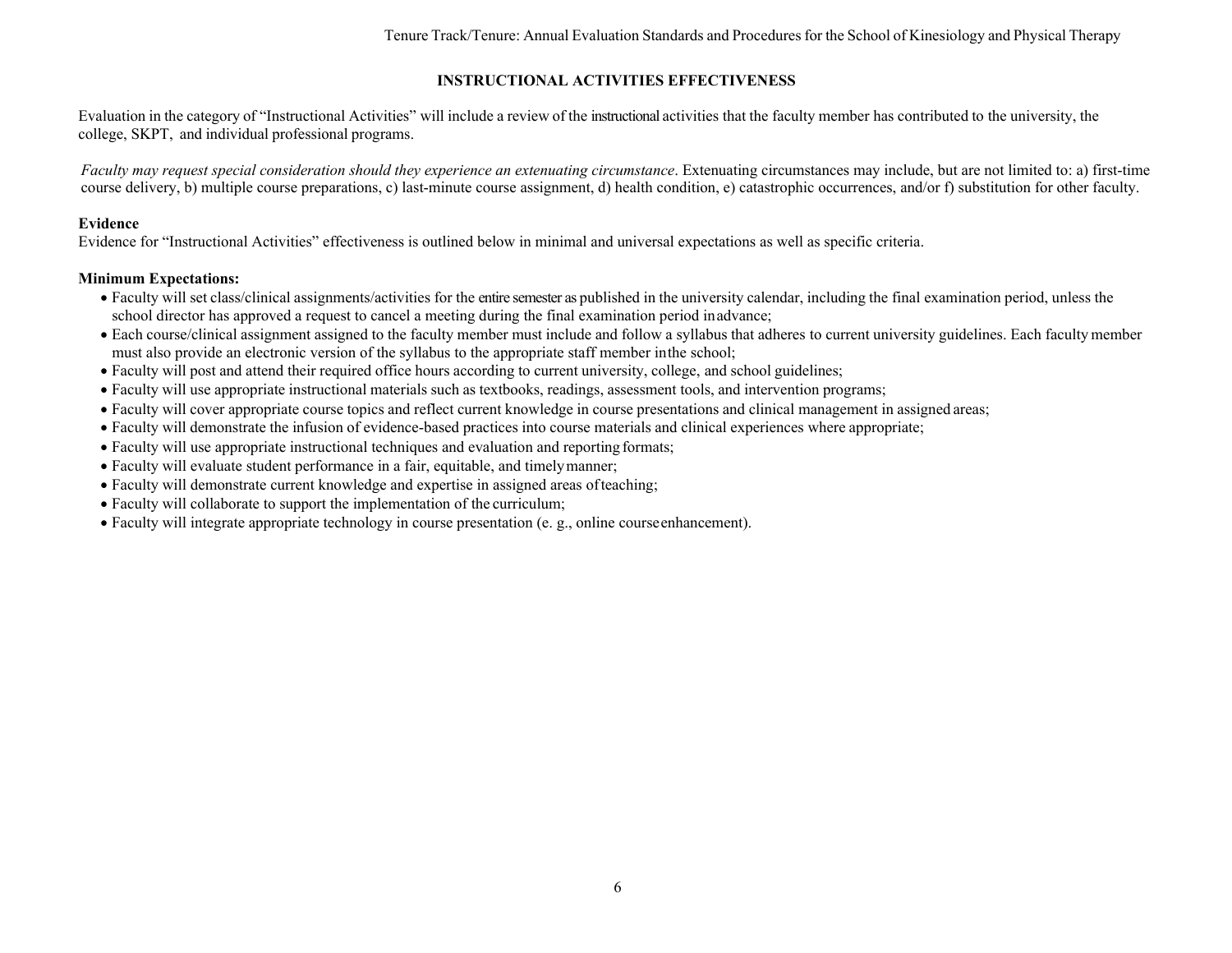Tenure Track/Tenure: Annual Evaluation Standards and Procedures for the School of Kinesiology and Physical Therapy

**Universal Expectations according to rank and consistent with time in rank**

| <b>Assistant Professor</b>                                                                                       | <b>Associate Professor</b>                                                                                                                                                                                      | <b>Professor</b>                                                                                                                                                                                                                                                       |
|------------------------------------------------------------------------------------------------------------------|-----------------------------------------------------------------------------------------------------------------------------------------------------------------------------------------------------------------|------------------------------------------------------------------------------------------------------------------------------------------------------------------------------------------------------------------------------------------------------------------------|
| • Serves as chair, member, or mentor for student<br>projects, capstone projects, and/or<br>thesis/dissertations. | • Serves as chair, member, or mentor for student<br>projects, capstone projects, and/or<br>thesis/dissertations.<br>• Mentors colleagues and students in their<br>professional role development and/orteaching. | • Serves as chair, member, or mentor for student<br>projects, capstone projects, and/or<br>thesis/dissertations.<br>• Mentors colleagues and students in their<br>professional role development and/orteaching.<br>• Provides leadership in curriculum<br>development. |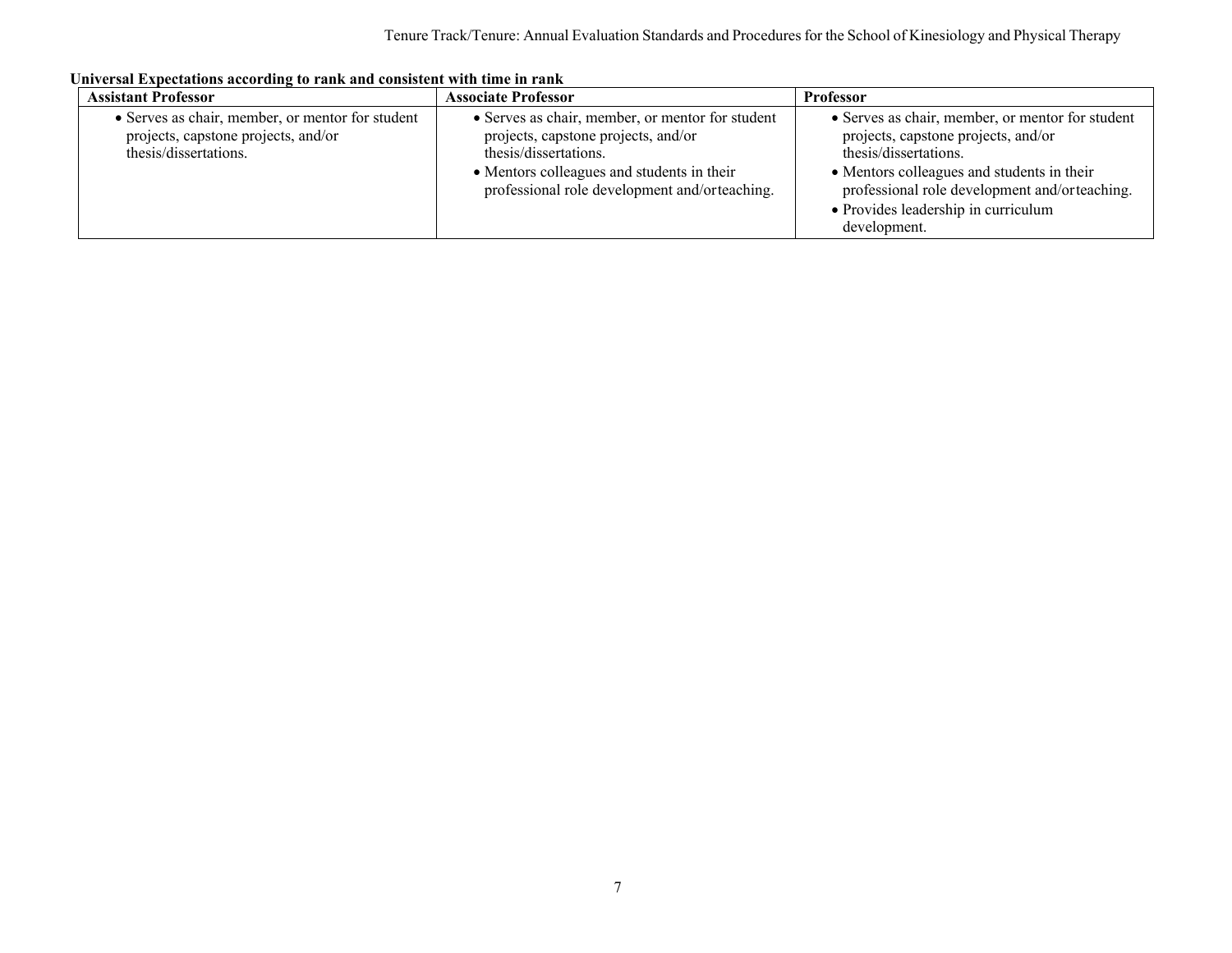| Rating                | Criteria                                                                                                                                                                                                                                                                                                             | <b>Instructional Activities, Mentoring, Awards</b>                                                                                                                                                                                                                                                                                                                                                                                                                                                                                                                                                                                                                                                                                                                                                                                                                                                                                       |  |  |
|-----------------------|----------------------------------------------------------------------------------------------------------------------------------------------------------------------------------------------------------------------------------------------------------------------------------------------------------------------|------------------------------------------------------------------------------------------------------------------------------------------------------------------------------------------------------------------------------------------------------------------------------------------------------------------------------------------------------------------------------------------------------------------------------------------------------------------------------------------------------------------------------------------------------------------------------------------------------------------------------------------------------------------------------------------------------------------------------------------------------------------------------------------------------------------------------------------------------------------------------------------------------------------------------------------|--|--|
| Outstanding           | To achieve an OUTSTANDING<br>evaluation in "Instructional Activities,"<br>faculty must meet all minimum<br>expectations and universal expectations<br>according to rank and must complete at<br>least 5 instructional activities from the list.<br>*At least 2, but no more than 3, are<br>required from Category 1. | <b>Category 1. Instruction Activity</b><br>Achieve "Good" to "Excellent" instructor evaluation ratings (SPI's) from at least 75% of students who<br>completed an evaluation in all of the courses taught annually.<br>Development of one new course<br>$\bullet$<br>Make major revisions in an existing course<br>$\bullet$<br>Leading or Co-Leading the development of a new program or make curricular revisions in an existing<br>$\bullet$<br>program<br>Contribute to the development of a study abroad or service-learning course<br>$\bullet$<br>Develop and integrate innovative teaching strategies or technologies that enhance curriculum and/or<br>$\bullet$                                                                                                                                                                                                                                                                 |  |  |
| Above<br>Satisfactory | To achieve an <b>ABOVE</b><br><b>SATISFACTORY</b> evaluation in<br>"Instructional Activities" faculty must<br>meet all minimum expectations and<br>universal expectations according to rank<br>and must complete at least 4 instructional<br>activities from the list<br>*At least 1 required from Category 1        | instruction<br>Seek feedback on teaching effectiveness (e.g., FCTL or other peer evaluation) that demonstrates excellence<br>$\bullet$<br>Obtain High Impact Practices course College of Undergraduate Studies (Integrative Experience<br>$\bullet$<br>Courses; Research Intensive Courses; Service Learning).<br>Obtain Quality and High-Quality designation by CDL Mixed Mode and Online Courses.<br>$\bullet$<br><b>Category 2. Mentoring</b><br>Member of a student thesis/capstone committee or dissertation committee (may be counted in successive<br>years for the same student)<br>Chair a student thesis/capstone committee or dissertation committee (may be counted in successive years<br>$\bullet$<br>for the same student; may be counted more than once for different students in the same year)<br>Serve on a student project (e.g., FIRE, Lead Scholars, directed independent study, independent research<br>$\bullet$ |  |  |
| Satisfactory          | To achieve a SATISFACTORY<br>evaluation in "Instructional Activities"<br>faculty must meet all minimum<br>expectations and universal expectations<br>according to rank and must complete at<br>least 3 instructional activities from the list<br>*3 from any Category is required                                    | course)<br>Mentorship of a student project that results in a publication or conference presentation (can be counted<br>$\bullet$<br>when accepted or published/presented, but may not count in more than more annual reporting cycle)<br>Produce a manual, guide, newsletter article or other materials for faculty members regarding the curriculum<br>$\bullet$<br>or instructional methods<br>Lead or provide significant contributions towards and extracurricular student activity (e.g., interprofessional<br>$\bullet$<br>education, study abroad)<br>Category 3. Other                                                                                                                                                                                                                                                                                                                                                           |  |  |
| Conditional           | An evaluation of CONDITIONAL<br>in "Instructional Activities" will be<br>assigned if s/he fails to achieve<br>satisfactory.                                                                                                                                                                                          | Produce a textbook related to the faculty member's area of teaching (Note: publication of an entire textbook<br>will count as two Instructional Activities and cannot be counted again under Research & Creative<br>Activities)<br>Produce a publication (e.g., journal article, book chapter) related to the faculty member's area of teaching<br>$\bullet$<br>(Note: if a publication is counted here, it will not count again under Research & Creative Activities)<br>Received a grant or other funding that advances the teaching mission of the program and/or School<br>$\bullet$<br>Receive a teaching award from the college, university, or professional organization (e.g., Teaching<br>$\bullet$                                                                                                                                                                                                                             |  |  |
| <b>Unsatisfactory</b> | The faculty member will receive an<br><b>UNSATISFACTORY</b> rating upon their<br>second consecutive CONDITIONAL<br>rating and/or if poor performance in this<br>area has resulted in discipline or counseling.                                                                                                       | Incentive Program or Scholarship of Teaching and Learning Award)<br>Earn a certification in a content area (enhances the ability to teach)<br>$\bullet$<br>Documented attendance at FCTL OR CDL programming activities.<br>$\bullet$<br>Serve as a guest speaker for another faculty member's course to provide expertise/enhance student learning<br>$\bullet$                                                                                                                                                                                                                                                                                                                                                                                                                                                                                                                                                                          |  |  |

The following schema provides specific criteria for the evaluation of all faculty in the area of "Instructional Activities."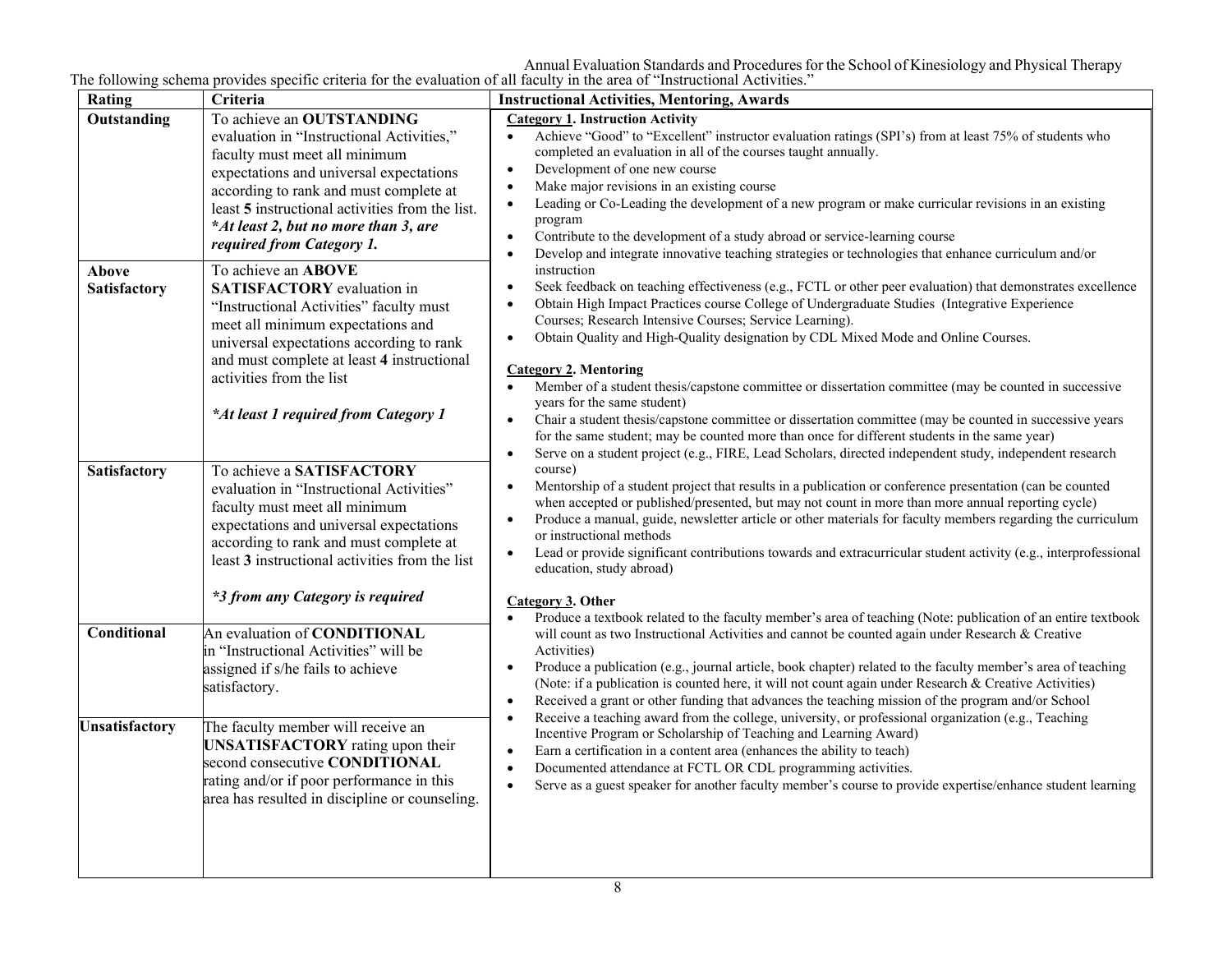Established area of relevant expertise.

product for publication. 2. At least one presentation at a local, regional or national

3. Submission of an external grant

meeting.

Submission of at least one scholarly

## **RESEARCH & CREATIVE ACTIVITIES EFFECTIVENESS**

Evaluation in the category of "Research & Creative Activities" will include a review of the scholarly activities, sponsored research, recognition, and contributions the faculty member has undertaken during the evaluation period.

#### **Evidence**

Evidence for "Research & Creative Activities" effectiveness is provided through a review of faculty documentation of research and creative activity, including, but not limited to, such evidence as letters of acceptance for journal articles, manuscripts, grant applications, and papers accepted for presentation or presented at professional conferences.

Papers, book chapters, books, and presentations should be reported in the year they are published with complete citations so that they may be considered and cited in the school annual report for the college and possible publicity. However, a notice of acceptance may be reported and documented for credit towards evaluation. Each item may only be counted once (either when accepted or published, but not both).

Submission of an external grant may take the place of a publication in a given year.

| Christian Expectations according to runn and consistent with third in runn |                                          |                                         |  |  |  |
|----------------------------------------------------------------------------|------------------------------------------|-----------------------------------------|--|--|--|
| <b>Assistant Professor</b>                                                 | <b>Associate Professor</b>               | <b>Professor</b>                        |  |  |  |
| • Emerging area of relevant expertise.                                     | • Identified area of relevant expertise. | • Established area of relevant experti- |  |  |  |
| • At least two of the following three:                                     | • At least two of the following three:   | • At least two of the following three:  |  |  |  |
| 1. Submission of at least one scholarly                                    | Submission of at least one scholarly     | Submission of at least one schola       |  |  |  |
| product for publication as the first                                       | product for publication.                 | product for publication.                |  |  |  |

#### **Universal Expectations according to rank and consistent with time in rank**

product for publication as the first

or corresponding author. 2. At least one presentation at a national and/or international

3. Submission of an external grant

meeting.

The criteria for Promotion and Tenure (P&T) are separate and distinct from the criteria in this Annual Evaluation Standards and Procedures (AESP) document.

2. At least one presentation at a local, regional or national

3. Submission of an external grant

meeting.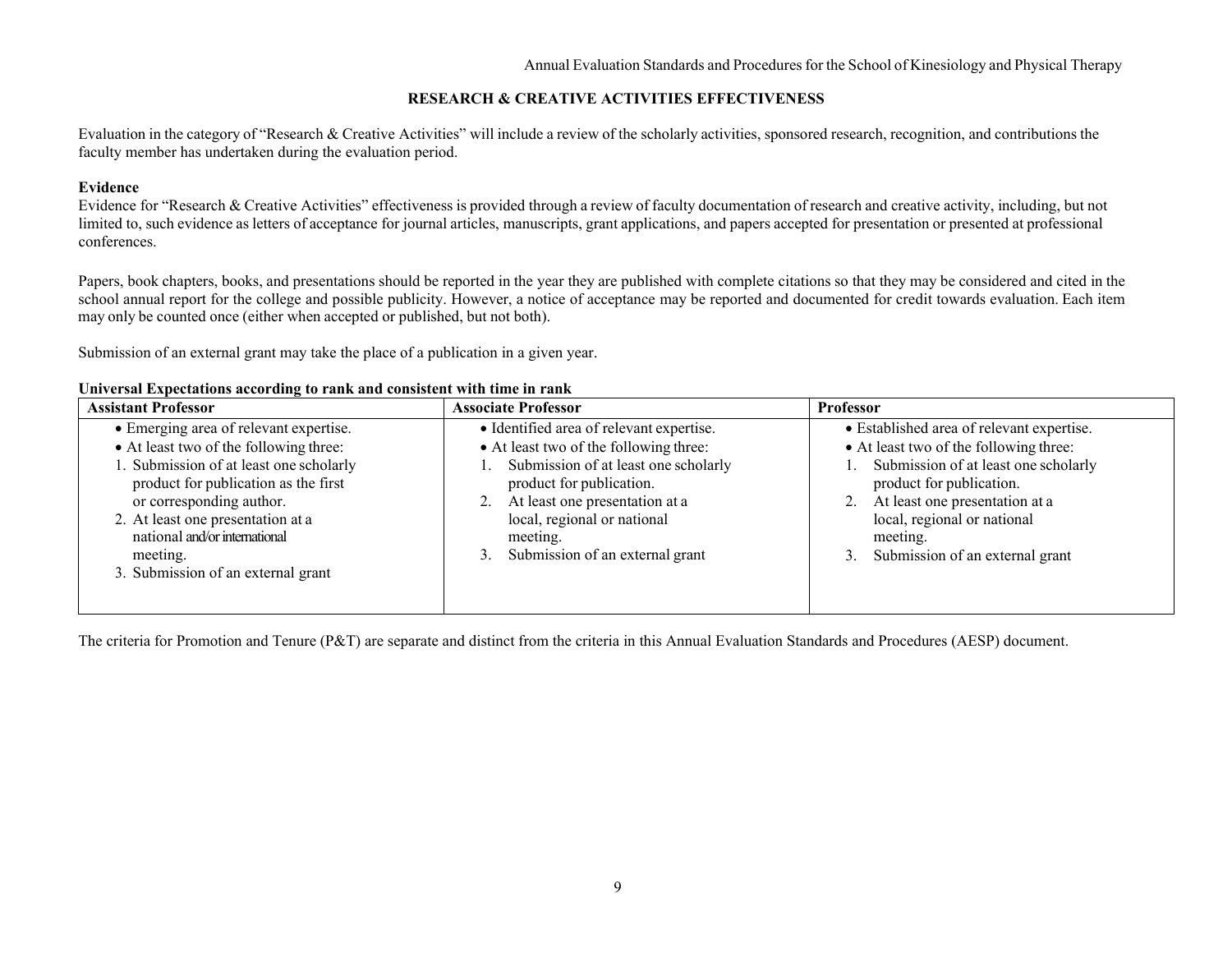The following schema provides specific criteria for the evaluation of all faculty in the area of "Research & Creative Activities."

| Rating                | Criteria                                                                                                                                                                                                                                                                                                                                                                                     | <b>Research and Creative Activities</b>                                                                                                                                                                                                                                                                                                                                                                                                                                                                                             |
|-----------------------|----------------------------------------------------------------------------------------------------------------------------------------------------------------------------------------------------------------------------------------------------------------------------------------------------------------------------------------------------------------------------------------------|-------------------------------------------------------------------------------------------------------------------------------------------------------------------------------------------------------------------------------------------------------------------------------------------------------------------------------------------------------------------------------------------------------------------------------------------------------------------------------------------------------------------------------------|
| Outstanding           | To achieve an OUTSTANDING evaluation in "Research<br>& Creative Activities," faculty must publish TWO articles<br>in a peer-reviewed journal as first or corresponding author<br>& have one first or corresponding author on a peer-<br>reviewed or invited presentation at national or international<br>level; and complete at least TWO research and creative<br>activities from the list. | Note: Faculty may use an activity more than once (e.g., two peer-reviewed publications)<br>Accepted peer-reviewed or invited presentation/poster at a conference<br>$\bullet$<br>Manuscript accepted in a peer-reviewed publication (in addition to criteria) (first, or<br>corresponding author) (unlimited)<br>Co-author manuscript accepted in a peer-reviewed publication<br>$\bullet$<br>Author textbook chapter<br>$\bullet$<br>Author textbook (may be counted as two activities if it is a $1st$ edition original textbook) |
| Above<br>Satisfactory | To achieve an ABOVE SATISFACTORY evaluation in<br>"Research & Creative Activities," faculty must publish ONE<br>article in a peer-reviewed journal as first or corresponding<br>author & invited presentation at a state, regional or local<br>level; and complete at least TWO research and creative<br>activities from the list.                                                           | Published revision of a textbook (e.g., $2nd$ edition)<br>$\bullet$<br>Writes a grant proposal for research or clinical project<br>٠<br>Receives grant funding for research or clinical project<br>$\bullet$<br>Receives awards for research (internal or external)<br>$\bullet$<br>Authors monograph or editorial<br>$\bullet$<br>State, local or regional peer-reviewed or invited presentation. (primary or co-author<br>$\bullet$<br>with student or partnership with external institutions)                                    |
| Satisfactory          | To achieve a SATISFACTORY evaluation in "Research &<br>Creative Activities," faculty must provide documented effort<br>toward (e.g., IRB proposal, a publication under review) at<br>least <b>TWO</b> research and creative activities from the list.                                                                                                                                        | National or international peer-reviewed or invited presentation (primary or co-author<br>$\bullet$<br>with student in which the faculty member has direct supervision)                                                                                                                                                                                                                                                                                                                                                              |
| Conditional           | A faculty member will receive a CONDITIONAL<br>evaluation in "Research & Creative Activities" if s/he fails<br>to achieve satisfactory.                                                                                                                                                                                                                                                      |                                                                                                                                                                                                                                                                                                                                                                                                                                                                                                                                     |
| Unsatisfactory        | The faculty member will receive an UNSATISFACTORY<br>rating upon their second consecutive CONDITIONAL rating<br>and/or if poor performance in this area has resulted in<br>discipline or counseling.                                                                                                                                                                                         |                                                                                                                                                                                                                                                                                                                                                                                                                                                                                                                                     |

• Note about first, vs. corresponding authorship – The School recognizes the incredible amount of effort it takes to mentor students on manuscripts for publication. While the student will be listed as the first author, the faculty member should list themselves as the corresponding author or second author. As the designated corresponding or second author on the publication, the faculty member will be given the same credit as they would for a first author publication.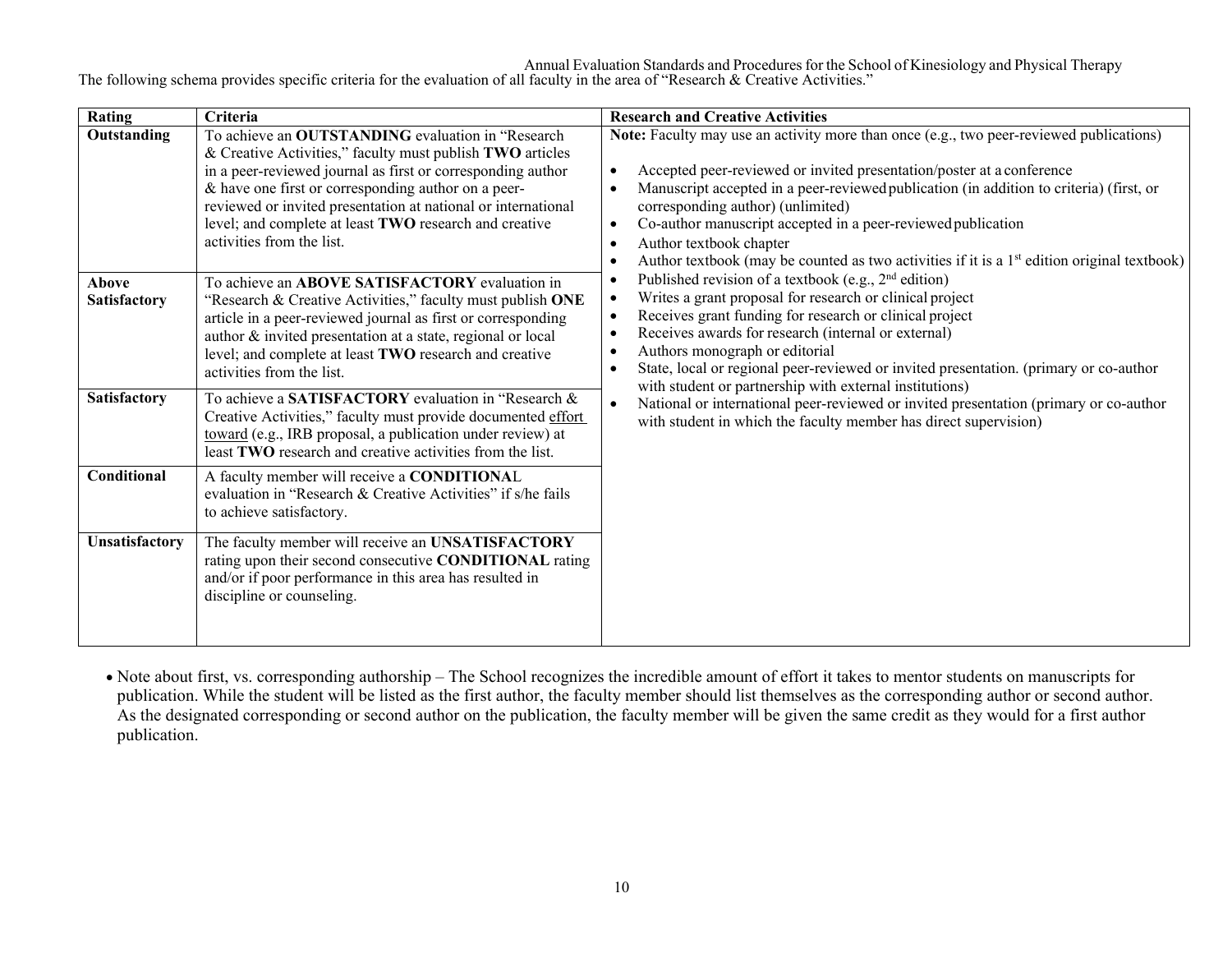# **EFFECTIVENESS IN SERVICE**

Evaluation in the category of "Service" will include a review of the service activities, recognition, and contributions that the faculty member made to the university, college, school, profession, and local, state, regional, national, and international communities.

An administrative assignment in the SKPT, college, or university is not viewed as a part of the service responsibility. Such assignments will be evaluated under the category of "Other Assigned Duties."

## **Evidence**

Evidence for "Service" effectiveness is provided through faculty documentation of service, professional development and governance activities, including brochures or programs identifying presentations and workshops; a description of committee activity (e.g., name of the committee, number of meetings attended, role on and contribution to the committee); consultant reports or products; and a description of a substantial contribution to the effective functioning of a degree program.

Typically, consultations or other activities for which the faculty member receives payment will not normally be counted toward productivity in this area. Moreover, such activities require "Possible Conflict of Interest" reporting.

## **Universal Expectations:**

- Attend program/division and SKPT meetings regularly;
- Attend any meetings or events (eg. All College Meeting) as mandated by their program director, school director or CHIPS/UCF administration, unless permission is obtained in advance;
- Actively participate on at least one college-level or university-level committee;
- attendance at least one graduation ceremony per year is expected

#### **Universal Expectations according to rank and consistent with time in rank.**

| <b>Assistant Professor</b>                                                                                  | <b>Associate Professor</b>                                                                                                                                                                                                                                                    | <b>Professor</b>                                                                                                                                                                                                                                                                         |
|-------------------------------------------------------------------------------------------------------------|-------------------------------------------------------------------------------------------------------------------------------------------------------------------------------------------------------------------------------------------------------------------------------|------------------------------------------------------------------------------------------------------------------------------------------------------------------------------------------------------------------------------------------------------------------------------------------|
| • Committee or task participation at the program,<br>school, college, university, or professional<br>level. | • Committee or task leadership at the program,<br>school, college, university, or professional<br>level.<br>• The faculty member has a consistent record of<br>excellence in assigned duties.<br>• Mentors colleagues and students in their<br>professional role development. | • Committee or task leadership at the school,<br>college, university, or professional<br>(regional/national) level.<br>• The faculty member has a consistent record of<br>excellence in assigned duties.<br>• Mentors colleagues and students in their<br>professional role development. |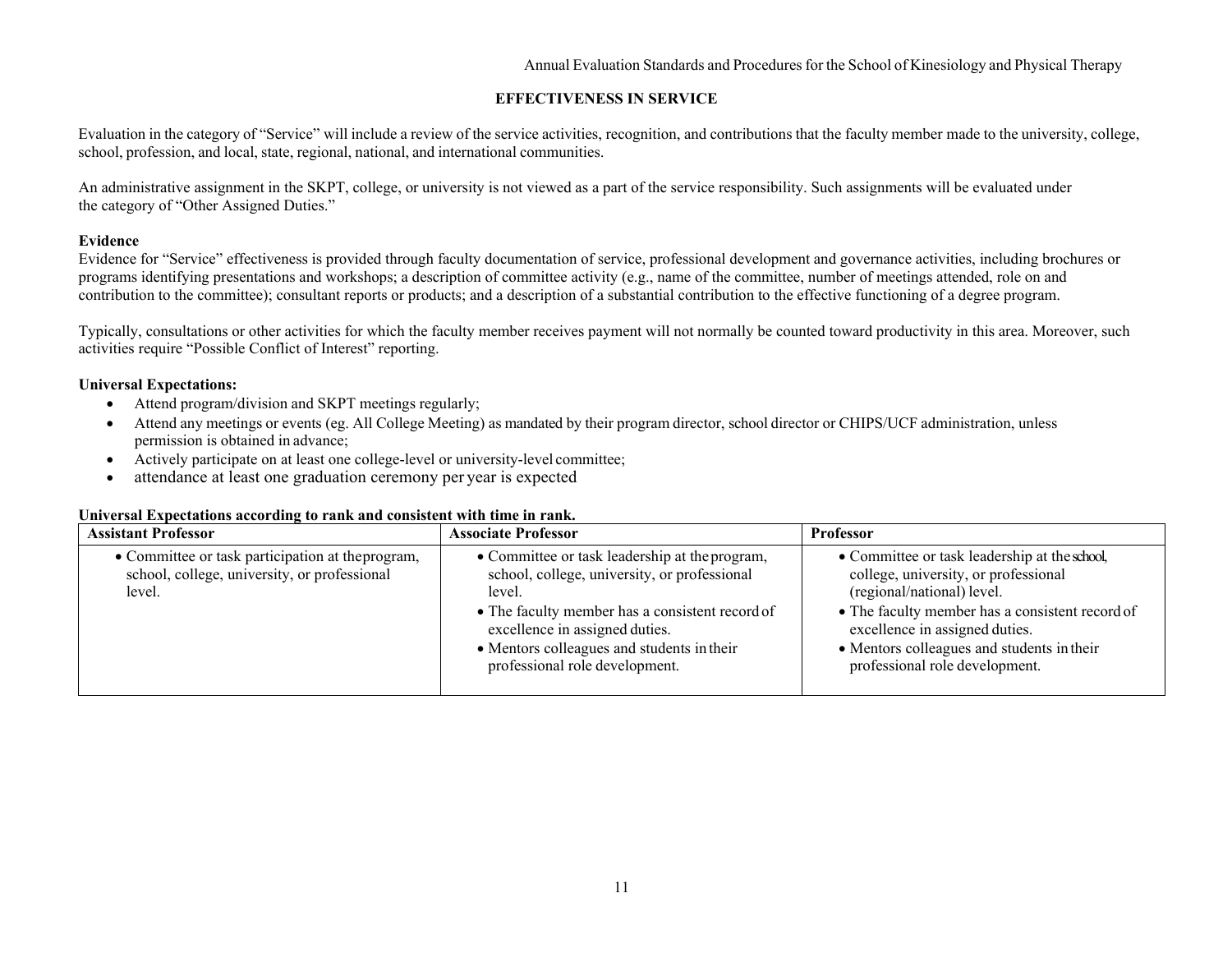|  |  | The following schema provides specific criteria for the evaluation of all faculty in the area of "Service." |  |
|--|--|-------------------------------------------------------------------------------------------------------------|--|
|  |  |                                                                                                             |  |

| Rating                       | Criteria                                                                                                                                                                                                                                                                            | <b>Service Activities</b>                                                                                                                                                                                                                                                                                                                                                                                                                              |
|------------------------------|-------------------------------------------------------------------------------------------------------------------------------------------------------------------------------------------------------------------------------------------------------------------------------------|--------------------------------------------------------------------------------------------------------------------------------------------------------------------------------------------------------------------------------------------------------------------------------------------------------------------------------------------------------------------------------------------------------------------------------------------------------|
| Outstanding                  | To achieve an OUTSTANDING evaluation in the area of<br>"Service," faculty meet all minimum expectations; and<br>readily respond to the service needs of the university, the<br>profession, and the community by engaging in at least<br>THREE service activities on the list.       | Note: Faculty may use an activity more than once (e.g., chair of two committees)<br>Serve as a member on program, school, college, or university<br>$\bullet$<br>committee/task force (attendance and active participation)<br>Chair a committee or task force at the program, school, college and/or<br>$\bullet$<br>university levels<br>Provide leadership to a university and/or community activity that impacts<br>$\bullet$                      |
| Above<br><b>Satisfactory</b> | To achieve an ABOVE SATISFACTORY in the area of<br>"Service," faculty must meet all minimum expectations;<br>and readily respond to the service needs of the university,<br>the profession, and the community by engaging in at least<br><b>TWO</b> service activities on the list. | students, faculty, staff, and/or clients<br>Participate in external reviews for faculty promotion and tenure<br>$\bullet$<br>Participate on accreditation site visit teams or review boards<br>$\bullet$<br>Hold a leadership position in a professional organization at the state,<br>$\bullet$<br>regional or national level<br>Provide professionally related talks or speeches to local, regional, or<br>$\bullet$                                 |
| Satisfactory                 | To achieve a SATISFACTORY in the area of "Service,"<br>faculty must meet all minimum expectations; and readily<br>respond to the service needs of the university, the profession,<br>and the community by engaging in at least ONE service<br>activity on the list.                 | national/international groups or organizations<br>Provide presentation(s) and/or service to public schools, healthcare agencies,<br>$\bullet$<br>and or other higher education agencies<br>Participate in conference planning and presentations<br>$\bullet$<br>Assume leadership role in professional and/or community organizations<br>$\bullet$<br>impacting the professions and/or the community<br>Review abstracts for a conference<br>$\bullet$ |
| Conditional                  | A CONDITIONAL evaluation in the area of "Service" is<br>assigned if s/he fails to achieve satisfactory.                                                                                                                                                                             | Review for a journal<br>٠<br>Member of an editorial board<br>$\bullet$<br>Serve as track/session chair for a conference<br>$\bullet$<br>Editor of a journal or guest editor of a journal issue<br>$\bullet$                                                                                                                                                                                                                                            |
| Unsatisfactory               | The faculty member will receive an UNSATISFACTORY<br>rating upon their second consecutive CONDITIONAL<br>rating and/or if poor performance in this area has resulted in<br>discipline or counseling.                                                                                | Editor of a textbook<br>$\bullet$<br>Review grant proposals<br>$\bullet$<br>Faculty advisor for a UCF registered student organization (RSO)<br>$\bullet$                                                                                                                                                                                                                                                                                               |